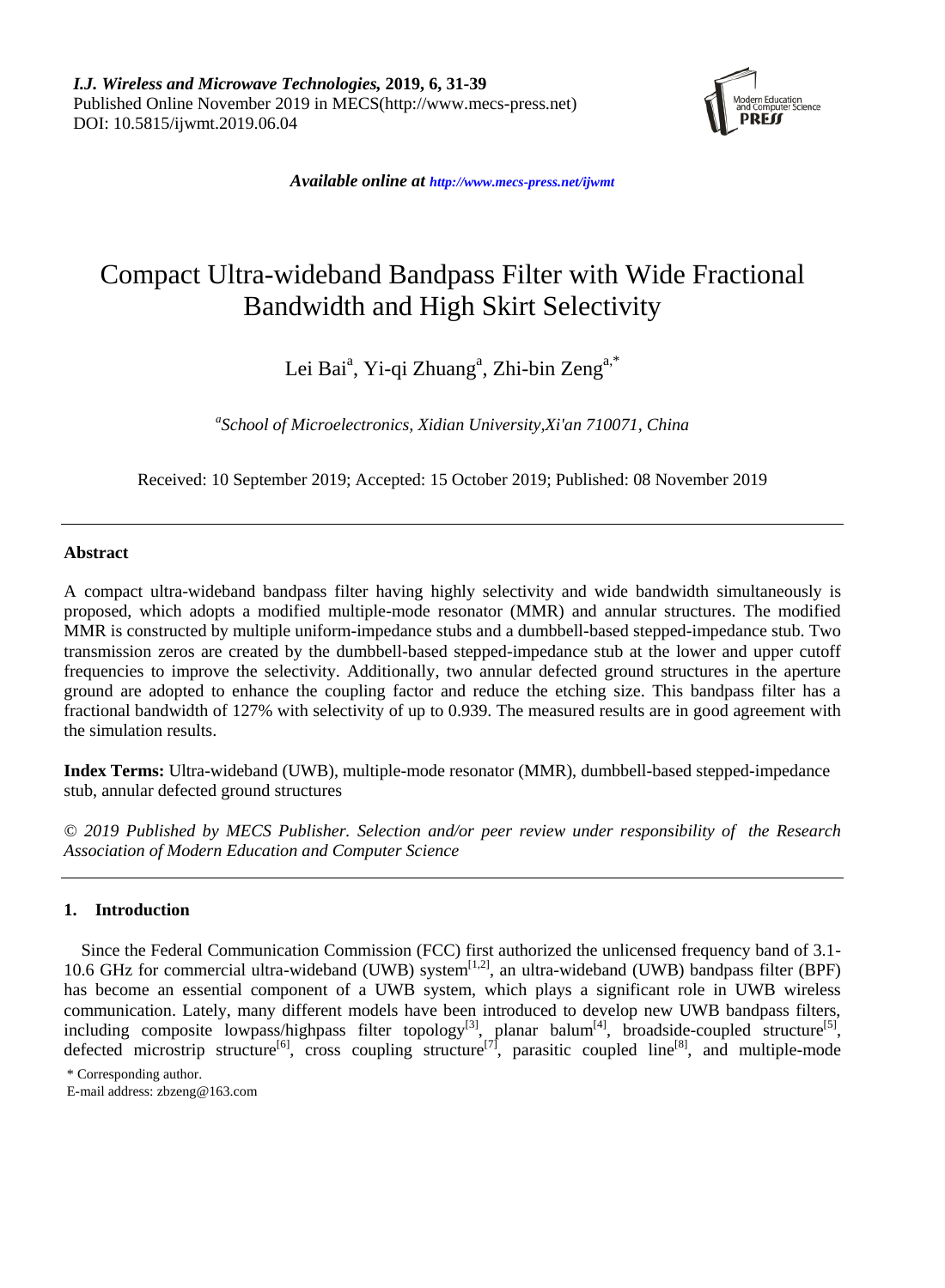resonator (MMR)  $[9-15]$ . The above structures have some good performance, such as low insertion loss, wide bandwidth, sharp skirt selectivity and compact size. It is challenged to design multiple good performance simultaneously.

For selectivity, stub-loaded resonators are often used to achieved good skirt selectivity. Chu et al.<sup>[10]</sup> proposed a compact UWB BPF by loading three open stubs in a uniform-impedance resonator with a fractional bandwidth of 117%, and achieved selectivity of up to 0.921. Reference [\[16\]](#page-7-0) designed a compact UWB filter using dual-stub-loaded resonators (DSLR) to realize good skirt selectivity and harmonic suppression. For compact size, MMR is one of the most suitable design method for miniaturized UWB filters. An UWB bandpass filter with fan-shaped stub-loaded MMR and wide stopband was presented in [\[17\]](#page-7-1), the filter could exhibit wide stopband. Shi et al.<sup>[\[14\]](#page-7-2)</sup> proposed a modified multiple-mode resonator combined with two aperturebacked interdigital coupled-lines to obtain sharp rejection skirts. Aditi Sengupta et al.<sup>[18]</sup> proposed a miniature sized UWB filter using a dual MMR and a DGS, the simulated resulted could reach a wide fractional bandwidth of 119%. Furthermore, in [19], the EBG-loaded technique and the cascaded high-/low-pass filters were studied to extend the stopband. In order to improve the performance of filters based on parallel-coupled lines.  $Wu^{[20]}$  proposed transversal signal-interaction concepts to improve the filter performance. Xia et al.<sup>[21]</sup> presented a compact UWB filter with asymmetric parallel-coupled lines (APCL) combine with open and short stubs, which could improve the frequency selectivity. The above methods have either relatively high selectivity or relatively high fractional bandwidth, i.e., they could not exhibit high selectivity and high fractional bandwidth simultaneously.

In this paper, we propose a compact modified multiple-mode resonator (MMR) based on symmetrical parallel-coupled feed lines (see Fig.1), which is constructed by loading multiple open stubs and a dumbbellbased stepped-impedance open-stub. The proposed UWB BPF could generate two transmission zeros in the lower and upper bands and five modes in the desired passband. On one hand, multiple stubs at the symmetrical sides could increase the transmission poles and enhance out-of-band rejection. In addition, a dumbbell-based stepped-impedance stub at the center could improve the fractional bandwidth. On the other hand, two annular aperture-backed structures in a ground plane are introduced to enhance the coupling degree of the coupled lines. This paper aims at combining sharp skirt selectivity with fractional bandwidth. Both simulation and measurement are in good agreement, showing good wideband filtering performance and high selectivity.



Fig.1. Schematic of the proposed UWB filter.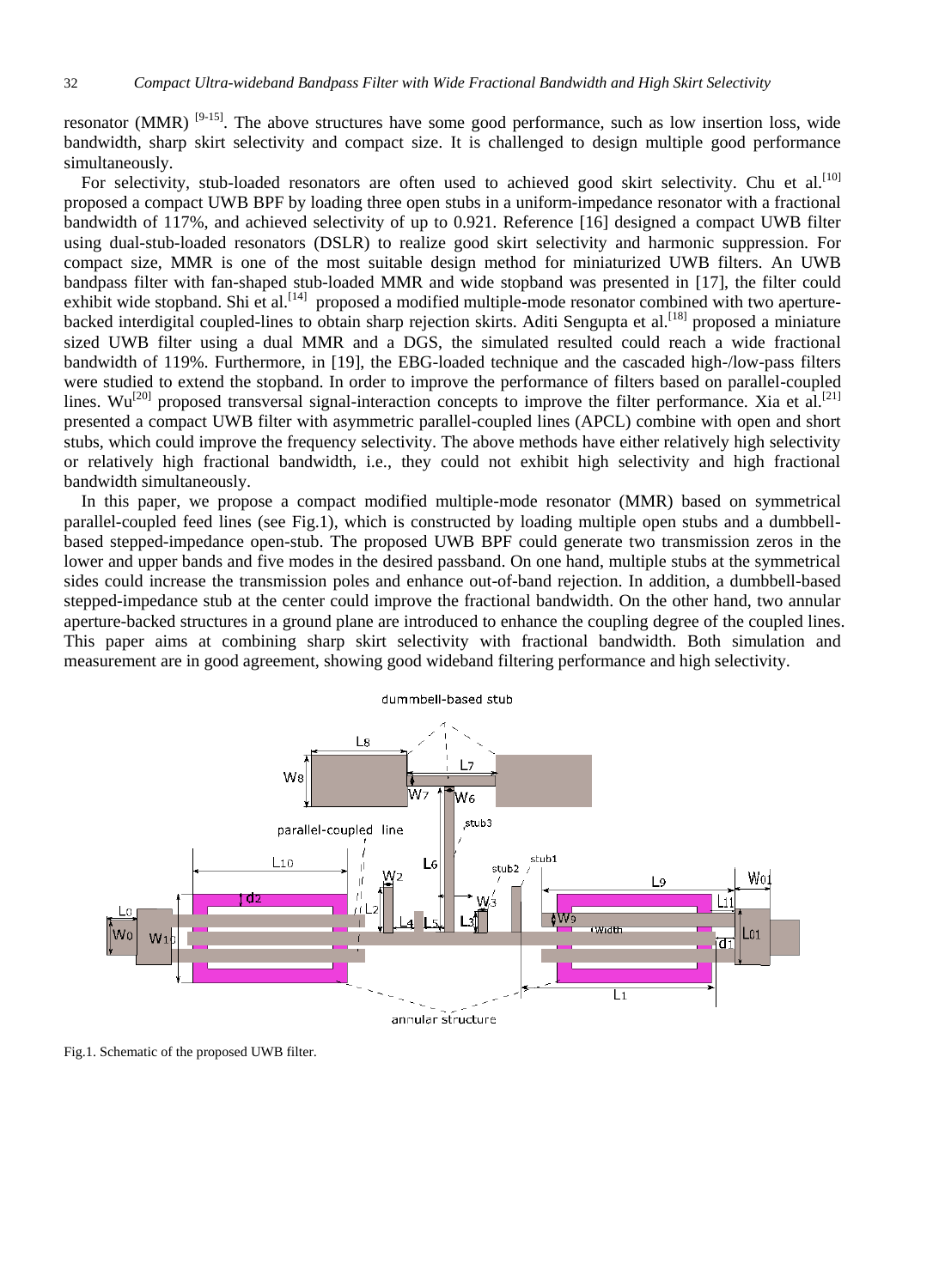## **2. Basic filter design and analysis**

A UWB filter is proposed based on a modified MMR and two annular aperture-backed structures. As shown in Fig.1, the basic structure is constructed using uniform-impedance open stubs (stub1 and stub2) of width  $W_2$ , length ( $L_2$ ,  $L_3$ ) at the symmetrical sides, and a dumbbell-based stepped-impedance stub (stub3) of width (W<sub>8</sub>), length  $(L_8)$  at the center.

Because the proposed modified MMR is symmetrical in structure, it employs the odd- and even-mode method, which is widely used for analyzing symmetrical structures. Fig.2 exhibits the equivalent circuits of odd-mode and even-mode excitations.



Fig. 2. (a) odd-mode equivalent circuit of the resonator. (b) even-mode equivalent of the resonator.

For the odd-mode and even-mode cases, the input admittance 
$$
Y_{in,odd}
$$
 and  $Y_{in,even}$  can be derived as follows:  
\n
$$
Y_{in,odd} = Y_1 \frac{Y_{1o} + jY_1 \tan \theta_1}{Y_1 + jY_{1o} \tan \theta_1}, Y_{in,even} = Y_1 \frac{Y_{1e} + jY_1 \tan \theta_1}{Y_1 + jY_{1e} \tan \theta_1}
$$
\n(1)

Where

$$
Y_{1o} = jY_2 \tan \theta_4 + Y_1 \frac{jY_2 \tan \theta_5 - jY_1 \cot \theta_3 + jY_1 \tan \theta_2}{Y - Y_2 \tan \theta_5 - jY_1 \cot \theta_3 \tan \theta_2}
$$
(2)

$$
Y_{1e} = jY_2 \tan \theta_4 + Y_1 \frac{jY_2 \tan \theta_5 - jY_1 \cot \theta_3 + jY_1 \tan \theta_2}{Y - Y_2 \tan \theta_5 - jY_1 \cot \theta_3 \tan \theta_2}
$$
(3)

$$
Y_{2e} = jY_2 \tan \theta_5 + Y_1 \frac{jY_{3e} + jY_1 \tan \theta_3}{Y_1 + jY_{3e} \tan \theta_3}
$$
 (4)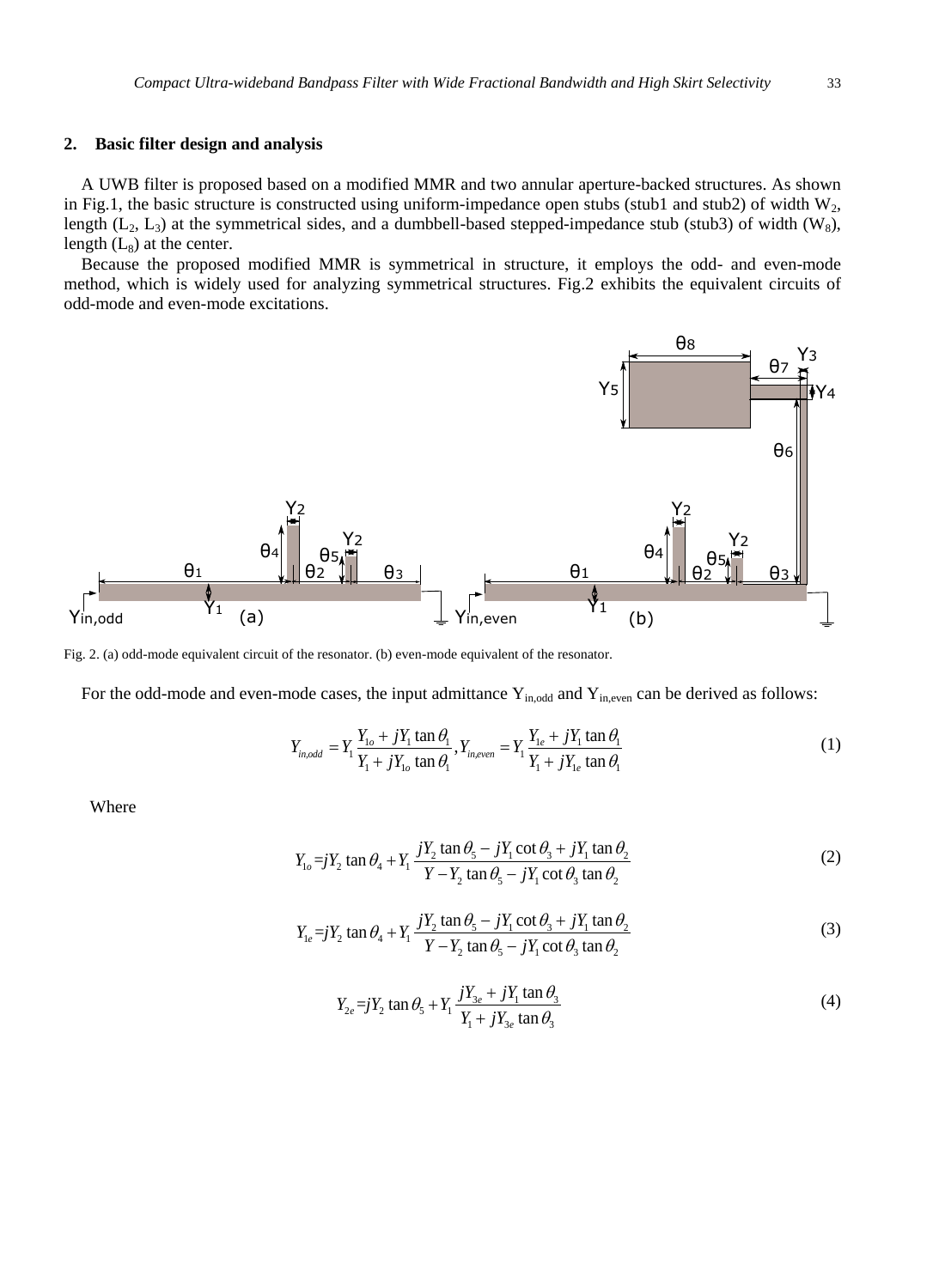$$
Y_3 = Y_4 \frac{Y_5 \tan \theta_8 + jY_4 \tan \theta_7}{Y_4 - Y_5 \tan \theta_7 \tan \theta_8} + jY_3 \tan \theta_6
$$
  

$$
Y_{3e} = Y_3 \frac{Y_4 - Y_5 \tan \theta_7 \tan \theta_8}{Y_4 - Y_5 \tan \theta_7 \tan \theta_8} + jY_4 \tan \theta_7 \tan \theta_6
$$
 (5)

From the resonance condition  $Y_{in,odd}=0$  and  $Y_{in,even}=0$ , the resonate modes of odd-mode and even-mode could be extracted:

$$
Y_{1o} + jY_1 \tan \theta_1 = 0, \quad Y_{1e} + jY_1 \tan \theta_1 = 0 \tag{6}
$$

 $L_2$ ,  $L_3$ ,  $L_8$ ,  $W_8$  are varied to obtain some effect on the resonant frequencies  $f_1$ ,  $f_2$ ,  $f_3$ ,  $f_4$ ,  $f_5$  and the transmissions zeros  $f_{z1}$  and  $f_{z2}$ . Fig.3 (a) and Fig.3 (b) shows a simulated characteristics of the proposed modified MMR under the weak coupling case with the varied  $L_2$  and  $L_3$ . As  $L_2$  changes from 2.35 to 3.15 mm, and  $L_3$  changes from 0.4 to 2.4 mm. We could find that it has a small effect on  $f_1$ ,  $f_2$ ,  $f_3$ , while  $f_4$ ,  $f_5$  obviously change. Meanwhile,  $f_{z1}$ is almost invariable and  $f_{z2}$  obviously changes. The odd-mode resonance of the proposed modified MMR depends on multiple uniform-impedance stubs.



Fig. 3.Resonant frequencies under different (a)  $L_2$ , (b)  $L_3$ , (c)  $L_8$  and (d)  $W_8$ .

It is evident from (6) that even-mode resonance conditions can be mainly controlled by adjusting structural parameters  $(L_8 \text{ and } W_8)$  of the resonator. The even-mode of the modified MMR is linked to the solutions of (6). It can be seen from Fig.3 (c), as length  $L_8$  varied from 0.4 to 3.4 mm, the  $f_1$  and  $f_5$  decrease dramatically, while  $f_3$  fixed, with little change in  $f_2$  and  $f_4$  being observed. As  $W_8$  varies from 0.2 to 3.6 mm (see Fig.3 (d)),  $f_1$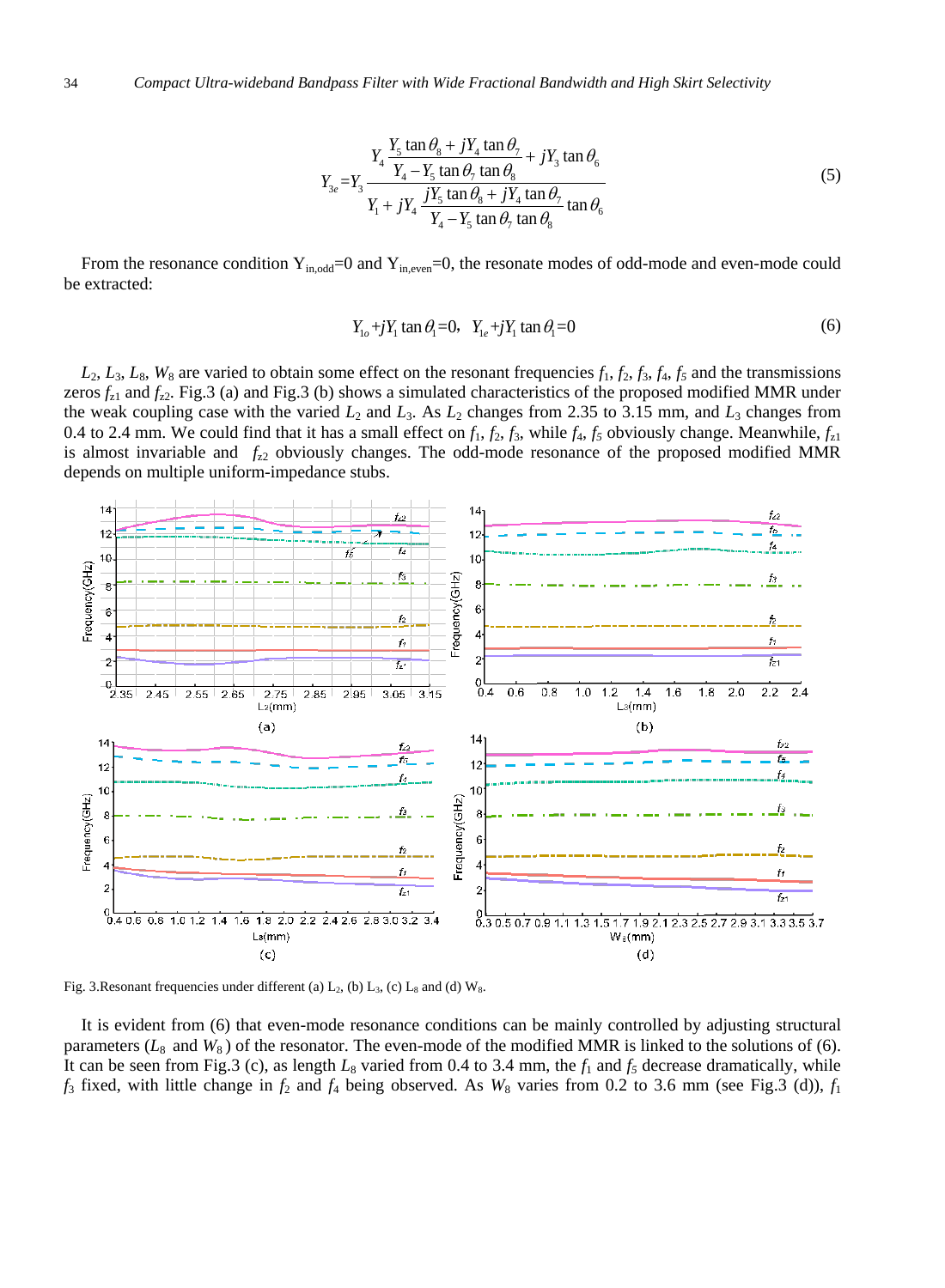decreases dramatically while  $f_5$  increases slowly, and  $f_2$  fixed while  $f_3$  and  $f_4$  little change. Finally, the two transmission zeros  $f_{z1}$  and  $f_{z2}$  have the same tendency as  $f_1$  and  $f_5$ . The even-mode of modified MMR depends on the stepped-impedance stub at the center.

In addition, in the aperture ground, it uses the annular defected ground structure instead of rectangular structure to enhance the coupling factor and reduce the etching area. The backside aperture on the ground plane is formed not only to tighten the coupling degree of coupled lines and also to realize the specified impedance ratio of side to central sections in the MMR. Fig.4 (a) is the comparison of S parameter with different structures. When there is no aperture in the aperture ground, it has a fluctuates greatly in bandpass ripple. Adding rectangular defected ground structure could improve flatness greatly. It can be seen that the annular structure have two advantages. Firstly, it can improve the in-band flatness (8-9GHz) and have the insertion loss less than 0.66 dB in passband. Secondly, it could improve the stop-band rejection. Moreover, there are five modes of resonant frequencies within passband and two transmission zeros under weak coupling (see Fig.4 (b)). The transmission zeros can be created in the desired passband to achieve good selectivity. By adopting symmetrical parallel-coupled feed lines and two annular aperture-backed structures in the proposed UWB filter, a UWB filter with a good passband performance and high skirt selectivity is realized.

#### **3. Simulation and Measurement Results**

In order to verify the proposed concept, a UWB bandpass filter with a modified MMR and two annular structures is fabricated and measured. It is fabricated on an RT/Duroid 5880 substrate with a relative constant of 2.2 and thickness of a 0.762mm. Dimensions are selected as follows:  $L_{01}=2.5$ ,  $L_{0}=1.5$ ,  $L_{1}=8.58$ ,  $L_{2}=3.3$ , *L*<sub>3</sub>=1.93, *L*<sub>4</sub>=0.5, *L*<sub>5</sub>=0.82, *L*<sub>6</sub>=9.2, *L*<sub>7</sub>=1.7, *L*<sub>8</sub>=3.4, *L*<sub>9</sub>=7.71, *L*<sub>10</sub>=6.4, *L*<sub>11</sub>=0.61, *W*<sub>01</sub>=1, *W*<sub>0</sub>=1.5, *W*<sub>2</sub>=0.5, *W*<sub>3</sub>=0.5,  $W_6$ =0.4,  $W_7$ =0.6,  $W_8$ =2.2,  $W_9$ =0.4,  $W_{10}$ =2, width=0.1,  $d_1$ =0.21,  $d_2$ =0.72 (all in millimeters).

A comparison between the proposed work and [10] indicates the presence of similarities in structure; for example, both studies adopt stub-loaded multiple mode resonator and a parallel coupled feeding lines. However, there are several structural differences between both studies. First, in [10], step impedance open circuit branches are used in the middle plane, whereas in this work, dumbbell step impedance open circuit branches are used, which increase the relative percentage bandwidth. Moreover, in [10], a symmetrical single open branch is adopted on both sides of the central step impedance branch. However, in this work, a symmetrical multi-open branch is adopted, which increases transmission poles and enhances out-of-band suppression. In addition, in [10], a rectangular defect ground structure is adopted, whereas in this work, an annular defected



Fig. 4. (a) Comparison of simulated  $|S_{21}|$  of different aperture ground. (b) Comparison of the simulated  $|S_{21}|$  of the proposed UWB BPF against those shown in [10] and [14].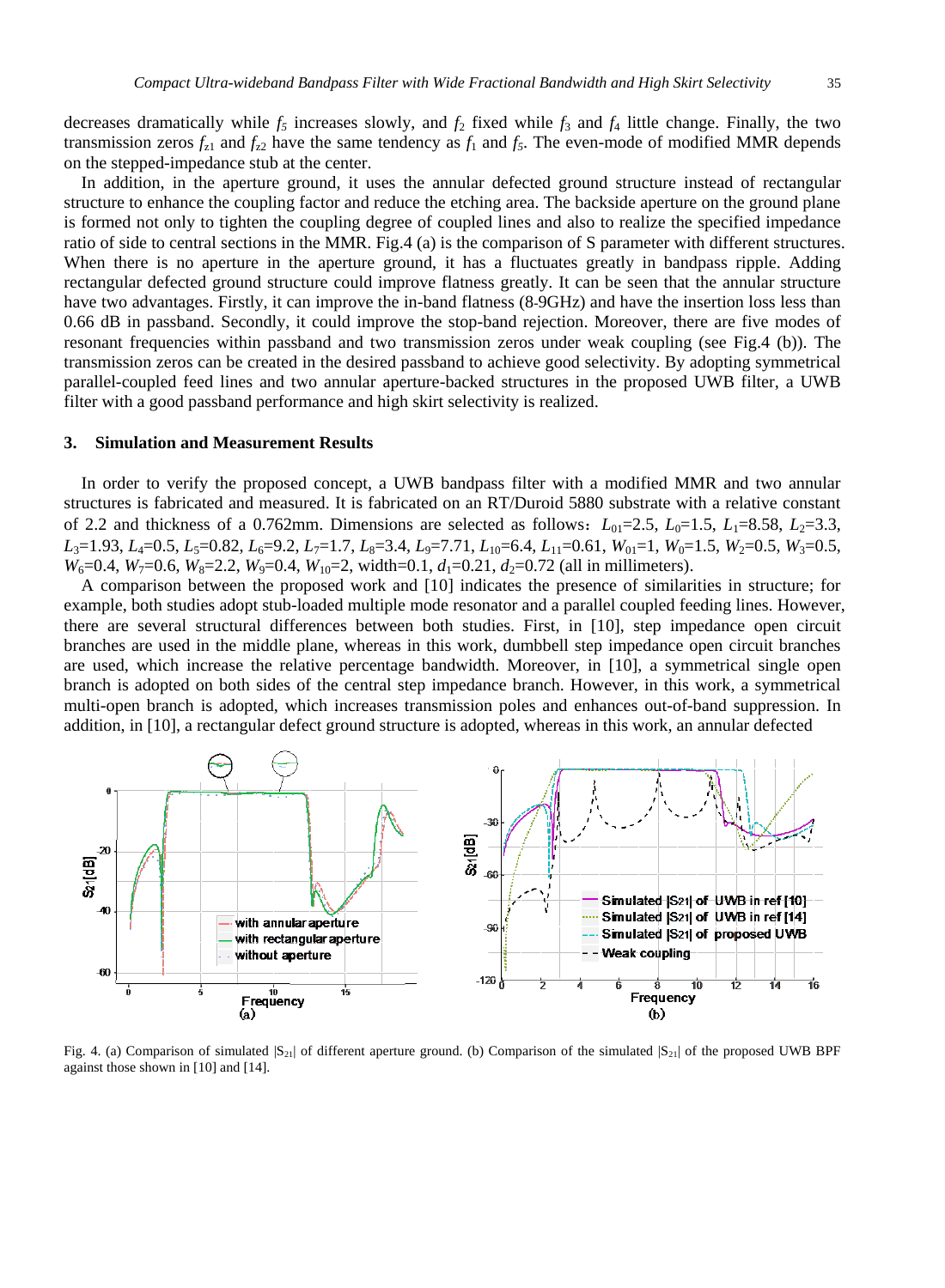ground structure that enhances flatness and reduces the etching area is used. Fig.4 (b) depicts a comparison of the simulated  $|S_{21}|$  of the proposed UWB BPF against those shown in [10] and [14]. As is shown in Fig.4 (b), there are five modes resonant frequencies, and two transmission zeros, under weak coupling. In addition, the proposed UWB filter has a better performance in fractional bandwidth than previous work.

The simulation results using ansoft HFSS 15.0 software shows a wide bandwidth and high skirt selectivity. The fabricated circuit, shown in Fig.5 (a), is tested using Agilent's Vector Network Analyzer (E8363B). Fig.5 (b) shows the simulated and measured results of the UWB bandpass filter. The 3 dB passband covers the range of 2.87-12.28 GHz, while the counterpart frequency of 2.76-12.37 GHz in simulation. The skirt factor is 0.939 with a fractional bandwidth of 127%. The average insertion loss is 0.9 dB. The overall size of fabricated wideband BPF is  $12.95 \times 27.65$  mm<sup>2</sup>, which amounts to  $0.63 \lambda_0 \times 0.29 \lambda_0$ . The measured return loss is less than -

10.5 dB. Some slight deviations were observed between the simulation and measurement due to the fabrication error.



Fig.5. (a) Photograph of the fabricated UWB filter. (b) Simulated and measured results of the designed UWB filter.

Table 1 compares the proposed UWB filter with others in literature and includes the following specifications: skirt factor (S.F.) and fractional bandwidth (FBW) .

|  |  |  |  | Table 1. Comparison with the reported UWB BPFs |  |
|--|--|--|--|------------------------------------------------|--|
|--|--|--|--|------------------------------------------------|--|

| Ref                | ε.         | FBW(3dB) | S.F.  | Size ( $\lambda_0 \times \lambda_0$ ) |
|--------------------|------------|----------|-------|---------------------------------------|
|                    | 2.45/0.8   | 108%     | 0.804 | $0.63 \times 0.46$                    |
| $\lceil 10 \rceil$ | 2.55/0.8   | 117%     | 0.921 | $0.514 \times 0.312$                  |
| 141                | 2.55/0.8   | 126%     | 0.802 | $0.58 \times 0.12$                    |
| [16]               | 2.55/0.8   | 122%     | NA    | $0.51 \times 0.33$                    |
| $18$ ]             | 4.4/1.6    | 119%     | NA    | $0.454 \times 0.295$                  |
| [21]               | 3.66/0.5.8 | 109.5%   | 0.8   | $0.645 \times 0.318$                  |
| TW                 | 2.2/0.8    | 127%     | 0.939 | $0.628 \times 0.294$                  |

NA=not available;  $\lambda_0$  is the free space of wavelength at 6.85 GHz;

S.F. is the skirt factor of the passband;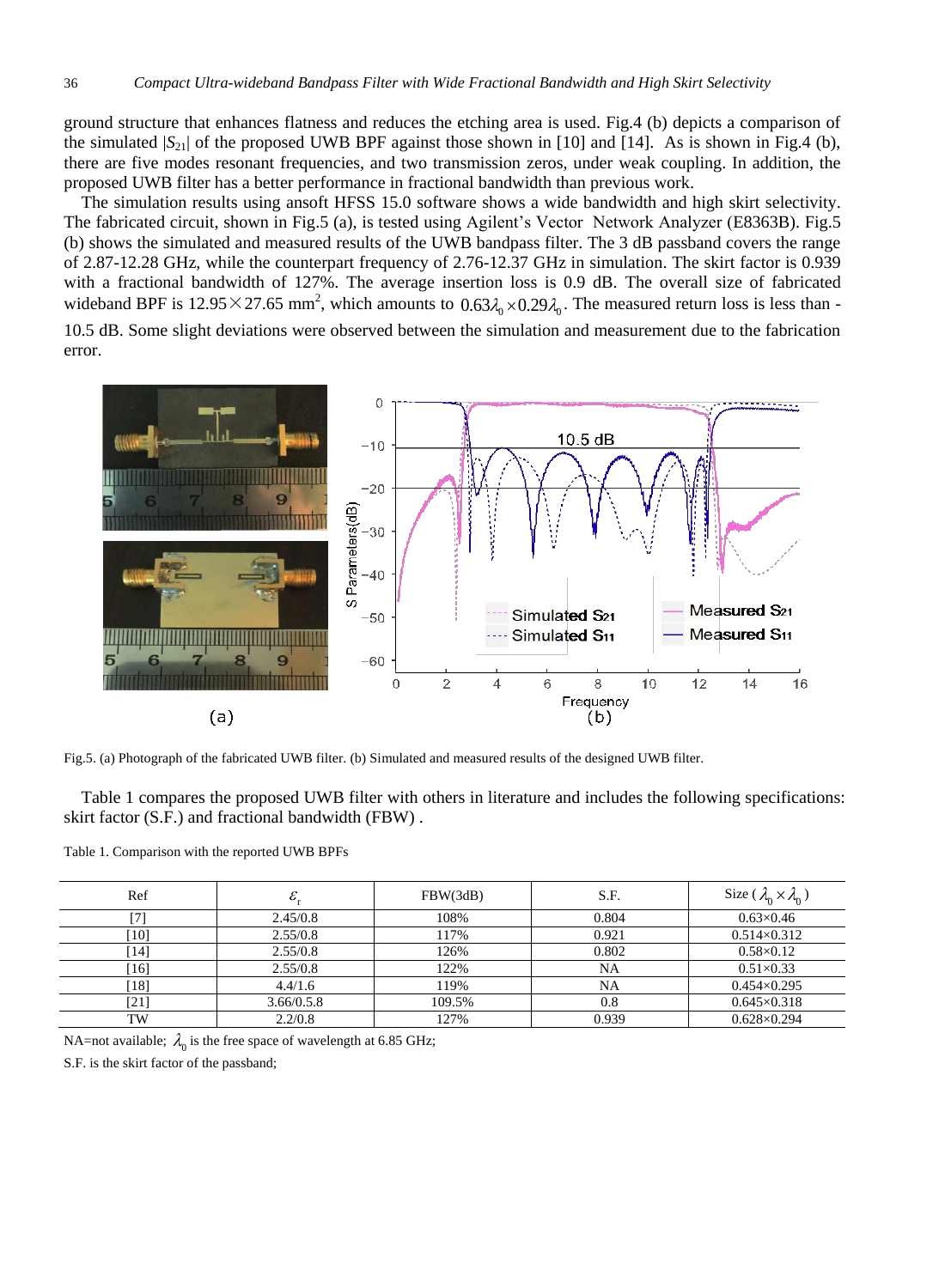From Table 1, it can be seen, the proposed UWB BPF has sharper skirt selectivity  $(S.F. = 0.939)$  than those previously reported. Compared with ref [10], it increased by 0.018 in S. F. In addition, the bandwidth of UWB filter proposed in this paper is better than that of previous works. Compared with the references [16] and [18], the bandwidth of UWB filter is improved by 5% and 8%, respectively. Although it has almost the same fractional bandwidth as in [14], the proposed UWB filter has better skirt selectivity, where the S.F. increased by 0.137. Therefore, the proposed UWB filter has advantages in fractional bandwidth and skirt selectivity.

## **4. Conclusions**

This letter proposed an ultra-wideband bandpass filter based on a modified multiple-mode resonator (MMR) and annular defected ground structure. The modified MMR was constructed by loading multiple uniformimpedance stubs and a dumbbell-based stepped-impedance stub. Additionally, two annular defect ground structure in the ground plane were introduced to enhance the coupling degree of the symmetrical parallelcoupled feed lines and reduce the etching size. The filter successfully demonstrated sharp skirt selectivity, low insertion loss, good passband performance, and wide bandwidth. It is suitable for application to UWB systems owing to its advantages such as wide fractional bandwidth and good skirt selectivity, but the size is relatively large. Next, we can further optimize the size. What's more, although the bandwidth and selectivity of this letter are greatly improved, There are other communication systems interference in the UWB range, such as 3.6 GHz WiMAX, 5.8 GHz WLAN and 8.0 GHz satellite communication systems. We can design an UWB filter with multiple notched band in the future.

#### **References**

- <span id="page-6-0"></span>[1] Zhu L, Menzel W. Compact microstrip bandpass filter with two transmission zeros using a stub-tapped half-wavelength resonator[J]. IEEE Microw Guided Wave Lett, 2003, 13(1): 16-18.
- <span id="page-6-1"></span>[2] Zhu L, Sun S, Menzel W. Ultra-Wideband (UWB) bandpass filters using multiple-mode resonator[J]. IEEE Microwave & Wireless Components Letters, 2005, 15(11): 796-798.
- <span id="page-6-2"></span>[3] Ghatak R, Sarkar P, Mishra R K, et al. A Compact UWB Bandpass Filter With Embedded SIR as Band Notch Structure[J]. IEEE Microwave & Wireless Components Letters, 2011, 21(5): 261-263.
- <span id="page-6-3"></span>[4] Feng W J, Chen W Q. Ultra-wideband bandpass filter using broadband planar Marchand balun[J]. Electronics Letters, 2011, 47(3): 198.
- <span id="page-6-4"></span>[5] Keren L I, Yamamoto Y, Kurita D, et al. An Ultra-Wideband (UWB) Bandpass Filter Using Broadside-Coupled Structure and Lumped-Capacitor-Loaded Shunt Stub Resonators[J]. Ieice Transelectronc, 2007, 90(9): 1736-1742.
- <span id="page-6-5"></span>[6] Fallahzadeh S, Tayarani M. A New Microstrip UWB Bandpass Filter Using Defected Microstrip Structures[J]. Journal of Electromagnetic Waves & Applications, 2010, 24(7): 893-902.
- <span id="page-6-6"></span>[7] Li X, Ji X. Novel Compact UWB Bandpass Filters Design With Cross-Coupling Between lambda/4 Short-Circuited Stubs[J]. IEEE Microwave and Wireless Components Letters, 2014, 24(1): 23-25.
- <span id="page-6-7"></span>[8] Pirani S, Nourinia J, Ghobadi C. Band-notched UWB BPF design using parasitic coupled line[J]. IEEE Microwave & Wireless Components Letters, 2010, 20(8): 444-446.
- <span id="page-6-8"></span>[9] Oh S, Shin B, Jeong J, et al. UWB bandpass filter using dual stepped impedance stub loaded resonators[J]. Microwave & Optical Technology Letters, 2014, 56(2): 448-450.
- <span id="page-6-9"></span>[10] Chu Q X, Wu X H, Tian X K. Novel UWB Bandpass Filter Using Stub-Loaded Multiple-Mode Resonator[J]. IEEE Microwave & Wireless Components Letters, 2011, 21(8): 403-405.
- [11] Wei C, Wang X H, Yong T, et al. A UWB bandpass filter with high performances using pair of multiplemode resonators[J]. Microwave & Optical Technology Letters, 2011, 54(2): 289-292.
- [12] Hui C. Compact UWB BPF using coupled-line triple-mode resonator[J]. Electronics Letters, 2013, 49(24): 1541.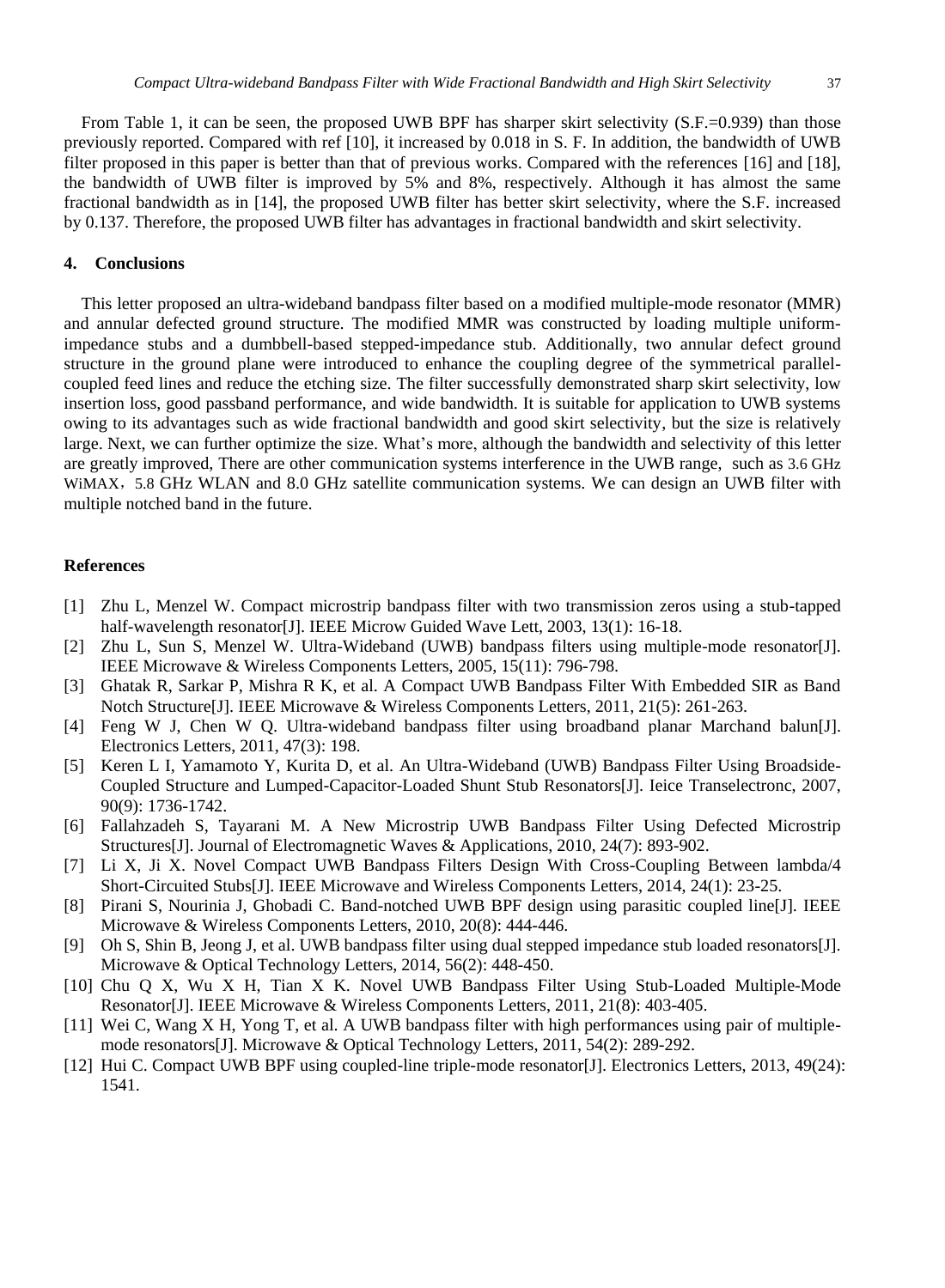- [13] Liang J G, Zhang X, Sun L. Compact UWB bandpass filter with triple notched bands using quadruplemode resonator[C] IEEE International Conference on Microwave & Millimeter Wave Technology, IEEE, 2016.
- <span id="page-7-2"></span>[14] Shi X, Xi X, Liu J, and Yang H. Novel ultra-wideband (UWB) bandpass filter using multiple-mode resonator[J]. IEICE Electronics Express, 2016, 13(11): 1-7.
- [15] Jhariya D, Azad A R, Mohan A, et al. A compact modified U shaped UWB bandpass filter[J]. Microwave & Optical Technology Letters, 2015, 57(9): 2172-2175.
- [16] Zhu H, Chu Q X. Compact ultra-wideband (UWB) bandpass filter using dual-stub-loaded resonator (DSLR)[J]. IEEE Microwave & Wireless Components Letters, 2013, 23(10): 527-529.
- <span id="page-7-1"></span>[17] Song C, Sha L, Wang Y, et al. A novel ultra-wideband filter with wider stopband employing multiplemode resonator and low-pass filter[C] International Conference on Electronic Packaging Technology, IEEE, 2015.
- <span id="page-7-0"></span>[18] Aditi S, Somdotta R C and Santanu D. Design of an UWB Bandpass Filter Using Dual MMR with Highly Attenuated Upper Stopband Using DGS[J]. International Journal of Wireless and Microwave Technologies, 2018, 8: 58-69.
- <span id="page-7-4"></span>[19] Hao Z C, Hong J S. UWB Bandpass Filter Using Cascaded Miniature High-Pass and Low-Pass Filters With Multilayer Liquid Crystal Polymer Technology[J]. IEEE Transactions on Microwave Theory & Techniques, 2010, 58(4): 941-948.
- <span id="page-7-3"></span>[20] Wu X H, Chu Q X, Tian X K, et al. Quintuple-Mode UWB Bandpass Filter With Sharp Roll-Off and Super-Wide Upper Stopband[J]. IEEE Microwave & Wireless Components Letters, 2011, 21(12): 661- 663.
- [21] Xia X, Cheng X, Chen F, et al. Compact UWB bandpass filter with sharp roll-off using APCL structure[J]. Electronics Letters, 2018, 54(13): 837-839.

## **Authors' Profiles**



**Lei Bai** was born in Xianyang, Shaanxi, China. He received his Master's Degree in Signal and Information Processing from Xi'an University of Technology in 2012. He is currently a doctor at school of microelectronics, Xidian University, Xi'an, China. His research interests include passive filter design, high-speed integrated circuits, etc.



**Yiqi Zhuang** ( born in 1957 ) received the Ph.D. from Xidian University in 1995. He is the director of the National Integrated Circuit Talents Training Base, professor and doctoral supervisor. His current research interests include communication and power system integration, short-distance wireless communication, microelectronic device noise and reliability application technology, etc.